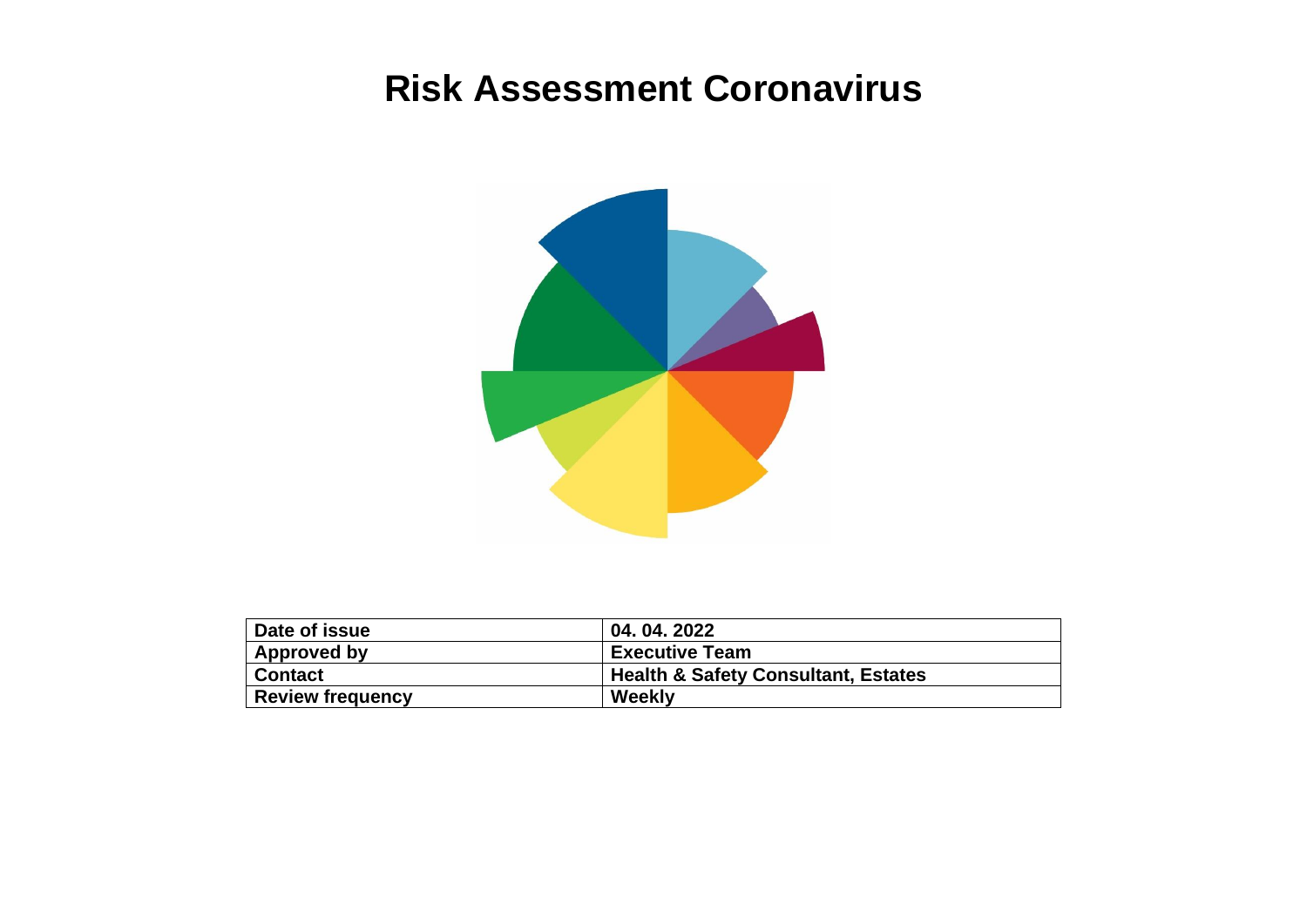

## **RISK ASSESSMENT CORONAVIRUS**

## **Introduction**

This risk assessment takes into consideration the know risks arising from COVID-19 and best practice advice and guidance on managing those risks specifically within workplaces and educational establishments. These have been collated from guidance issued by the Government through the Department for Education, the Health and Safety Executive, the AoC and trades unions within the following publications:

- Department for Education publication "Further education COVID-19 operational guidance dated 24th February 2022
- Government guidance "COVID-19: people with COVID-19 and their contacts" dated 24<sup>th</sup> February 2022
- Public Health publication "Guidance for people previously considered clinically extremely vulnerable from COVID-19 dated 25<sup>th</sup> February 2022
- Public Health publication "COVID-19: cleaning on non-healthcare settings outside the home" dated 19<sup>th</sup> July 2021
- Department for Transport publication "COVID-19: Safer travel guidance for passengers" dated 25<sup>th</sup> February 2022
- HSE publication "Ventilation and air conditioning during the COVID-19 pandemic last reviewed 1<sup>st</sup> February 2022
- Joint Government, HSE, Royal College of Obstetricians and Gynaecologists and the Royal College of Midwives publication "COVID-19 advice for pregnant employees" dated 14th February 2022
- NHS Guidance "What to do if you have coronavirus (COVID-19) or symptoms of COVID-19 dated 1<sup>st</sup> April 2022
- Letter from the Director of Public Health, Waltham Forest Council dated 1<sup>st</sup> April 2022

Government websites are monitored daily for new or revised guidance on the risks and controls which should be put into place to mitigate risks.

| <b>Area or Activity</b><br><b>Assessed</b> | COVID-19 | Original<br><b>Assessment</b><br><b>Date</b> | 24.08.2020 |
|--------------------------------------------|----------|----------------------------------------------|------------|
|                                            |          | Last<br><b>Reviewed</b>                      | 04.04.2022 |

| <b>Assessment</b><br>' Bv<br><b>Completed</b> | <b>Nicholas Brick</b>                                                                        | <b>Persons</b><br><b>At Risk</b> | Staff/<br>$\overline{\phantom{a}}$<br>.<br>. ص<br>Visitors/Contractors<br><b>Students</b> |  |  |
|-----------------------------------------------|----------------------------------------------------------------------------------------------|----------------------------------|-------------------------------------------------------------------------------------------|--|--|
| <b>Risk Rating</b>                            | $\mathfrak s$ tolerable with the controls implemented<br>The level<br>োs regarded as<br>risk |                                  |                                                                                           |  |  |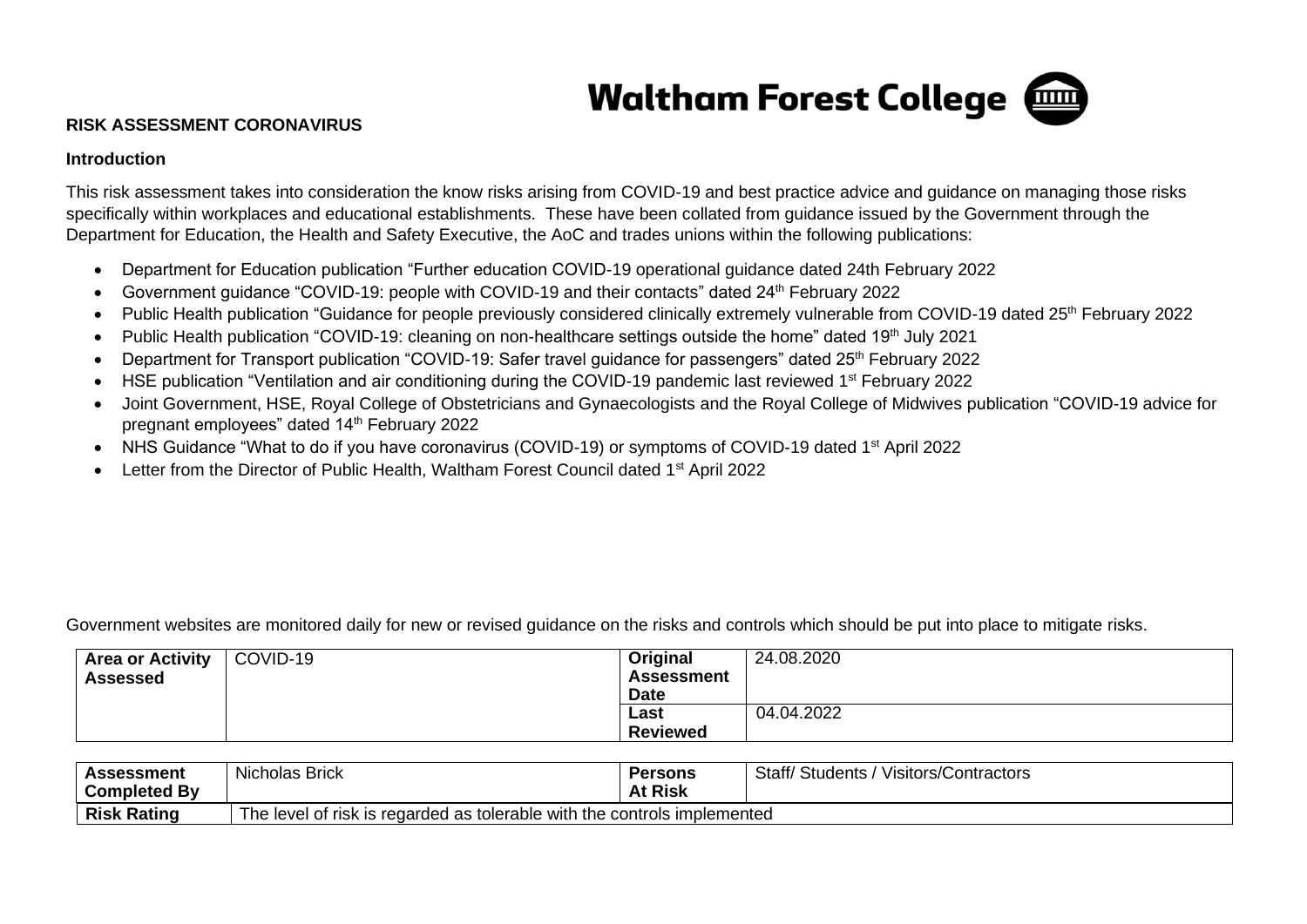| No. | <b>HAZARD</b>                                                                                                                                        | <b>WHO</b><br><b>MIGHT BE</b><br><b>HARMED</b>                    | <b>IMPLEMENTED CONTROLS</b>                                                                                                                                                                                                                                                                                                                                                                                                                                                                                                                            | <b>RISK</b><br><b>RATING</b><br><b>WITH</b><br><b>CONTROLS</b><br><b>IN PLACE</b> | <b>ADDITIONAL</b><br><b>ACTIONS REQUIRED</b><br>(IF ANY) |
|-----|------------------------------------------------------------------------------------------------------------------------------------------------------|-------------------------------------------------------------------|--------------------------------------------------------------------------------------------------------------------------------------------------------------------------------------------------------------------------------------------------------------------------------------------------------------------------------------------------------------------------------------------------------------------------------------------------------------------------------------------------------------------------------------------------------|-----------------------------------------------------------------------------------|----------------------------------------------------------|
| 1.  | Attending college<br>following a positive<br>COVID-19 Test or<br>attending whilst<br>having COVID-19<br>symptoms                                     | Staff and<br>students                                             | Any adult student (aged 18 or over), member of staff or<br>contractor with a positive test result must not attend college for<br>5 days. Students under 18 should not attend for 3 days. Note<br>that the 5 and 3 days start the day after the date of the test.<br>Anybody who has COVID-19 symptoms, and a high<br>temperature or does not feel well enough to attend college<br>should only return to college once they feel well enough to do<br>so and no longer have a high temperature                                                          | Low                                                                               | None                                                     |
| 2.  | Travel to and from<br>College                                                                                                                        | Staff and<br><b>Students</b>                                      | Walking or cycling to and from College is encouraged<br>$\bullet$<br>Staff and students reminded reminded of the Department for<br>Transport guidance "COVID-19: safer travel guidance for<br>passengers" and links into local council websites to plan routes<br>to and from work                                                                                                                                                                                                                                                                     | Low                                                                               | None                                                     |
| 3.  | Spreading or<br>getting coronavirus<br>by not washing<br>hands or not<br>washing them<br>adequately                                                  | <b>Staff</b><br><b>Students</b><br><b>Visitors</b><br>Contractors | Posters displayed to remind of the need to wash/sanitise hands<br>more frequently<br>Sanitiser stations at entrance and exit points<br>$\bullet$<br>Sanitiser stations throughout the College<br>Sanitiser stations include guidance on how to sanitise hands<br>Sanitiser provided in each classroom/learning area and office<br>Hot and cold running water and soap in each toilet<br>$\bullet$                                                                                                                                                      | Low                                                                               | None                                                     |
| 4.  | Spreading or<br>getting coronavirus<br>in common use<br>areas (canteens,<br>corridors, offices,<br>classrooms,<br>entrance/exit<br>points and lifts) | <b>Staff</b><br><b>Students</b><br><b>Visitors</b><br>Contractors | Tissues and bins provided to encourage "Catch it, Bin it, Kill it"<br>$\bullet$<br>Hand sanitiser, sanitising spray and disposable paper towel<br>$\bullet$<br>provided in teaching areas and offices<br>The first aid room in 351 will double as the Coronavirus<br>$\bullet$<br>isolation room and arrangements remain in place for managing<br>and supporting anybody who develops symptoms in College<br>Rooms and corridors ventilated as much as possible<br>Staff and students are encouraged to be vaccinated against<br>$\bullet$<br>COVID-19 | Low                                                                               | None                                                     |
| 5.  | Mental health and<br>wellbeing affected                                                                                                              | <b>Staff</b><br><b>Students</b>                                   | Regular communications with staff by the Principal, H.R and<br>$\bullet$<br>managers to inform on the current situation and points of<br>referral for concerns.                                                                                                                                                                                                                                                                                                                                                                                        | Low                                                                               | None                                                     |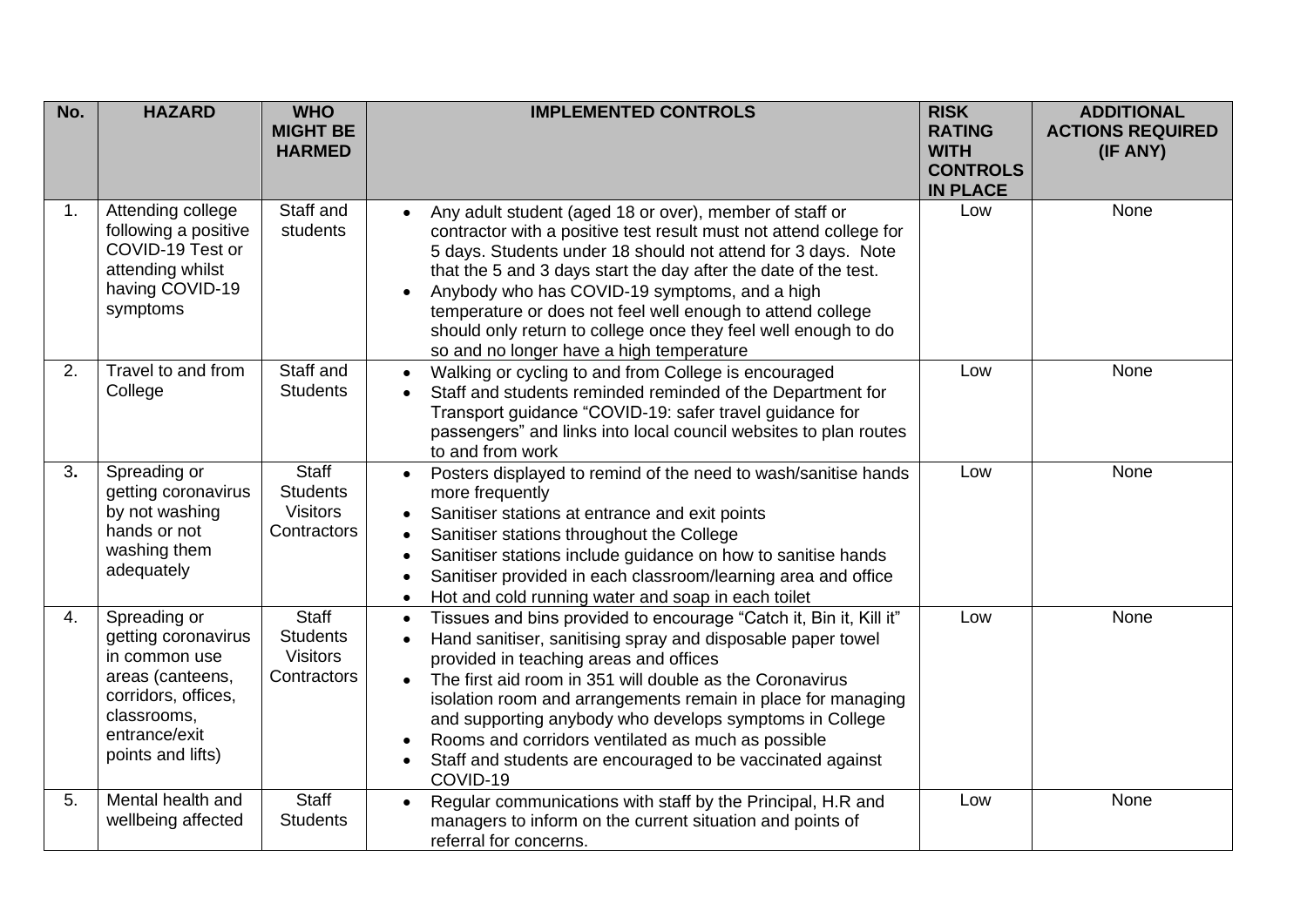|     | through anxiety<br>about coronavirus                                                     |                              | Availability of H.R. staff to discuss concerns<br>Counselling services through the employee assistance<br>programme<br>Dedicated e-mail address for staff to raise coronavirus<br>concerns if they are unable to contact their line manager<br>Scheduled meetings with trade union representatives to<br>$\bullet$<br>support effective two-way communication on coronavirus<br>concerns or arrangements<br>Personal workplace risk assessment arrangements for staff as<br>$\bullet$<br>necessary<br>Regular contact with students by teaching staff and support<br>available through the Be Safe team etc.<br>All staff made aware of COVID-19 control measures through<br>the Principal's Update and the Return to Work Arrangements<br>Students will be informed of coronavirus control measures in<br>place at their induction to help address any concerns or<br>anxieties |     |      |
|-----|------------------------------------------------------------------------------------------|------------------------------|----------------------------------------------------------------------------------------------------------------------------------------------------------------------------------------------------------------------------------------------------------------------------------------------------------------------------------------------------------------------------------------------------------------------------------------------------------------------------------------------------------------------------------------------------------------------------------------------------------------------------------------------------------------------------------------------------------------------------------------------------------------------------------------------------------------------------------------------------------------------------------|-----|------|
| 6.  | Staff and students<br>formerly<br>considered to be<br>clinically extremely<br>vulnerable | <b>Staff</b>                 | People previously considered to be high risk are not advised to<br>shield again but are advised to follow the guidance contained in<br>"COVID 19: Guidance for people whose immune system<br>means they are at higher risk."                                                                                                                                                                                                                                                                                                                                                                                                                                                                                                                                                                                                                                                     | Low | None |
| 7.  | Pregnant staff and<br>students                                                           | <b>Staff</b>                 | Pregnant staff and students should follow the general guidance<br>and controls measures.<br>Individual risk assessments will be undertaken for all pregnant<br>staff and students<br>Guidance from the Government, HSE, Royal College of<br>$\bullet$<br>Obstetricians and Gynaecologists and the Royal College of<br>Midwives strongly recommends COVID-19 vaccinations during<br>pregnancy                                                                                                                                                                                                                                                                                                                                                                                                                                                                                     | Low | None |
| 8.  | <b>First Aid</b>                                                                         | <b>Staff</b>                 | First Aiders provided with appropriate PPE/RPE (fluid repellent<br>surgical mask, disposable gloves, eye protection and apron or<br>other covering). Appropriate hygiene controls followed.                                                                                                                                                                                                                                                                                                                                                                                                                                                                                                                                                                                                                                                                                      | Low | None |
| 9.  | <b>Educational Visits</b>                                                                | Staff and<br><b>Students</b> | Educational visits including residentials are permitted but are<br>risk assessed to ensure COVID-19 control measures are in<br>place as necessary                                                                                                                                                                                                                                                                                                                                                                                                                                                                                                                                                                                                                                                                                                                                | Low | None |
| 10. | Inadequate<br>controls or<br>localised outbreak                                          | Staff and<br>students        | Inspections made of all learning environments and offices to<br>$\bullet$<br>ensure adequate supplies of hand sanitiser, sanitising wipes or                                                                                                                                                                                                                                                                                                                                                                                                                                                                                                                                                                                                                                                                                                                                     | Low | None |